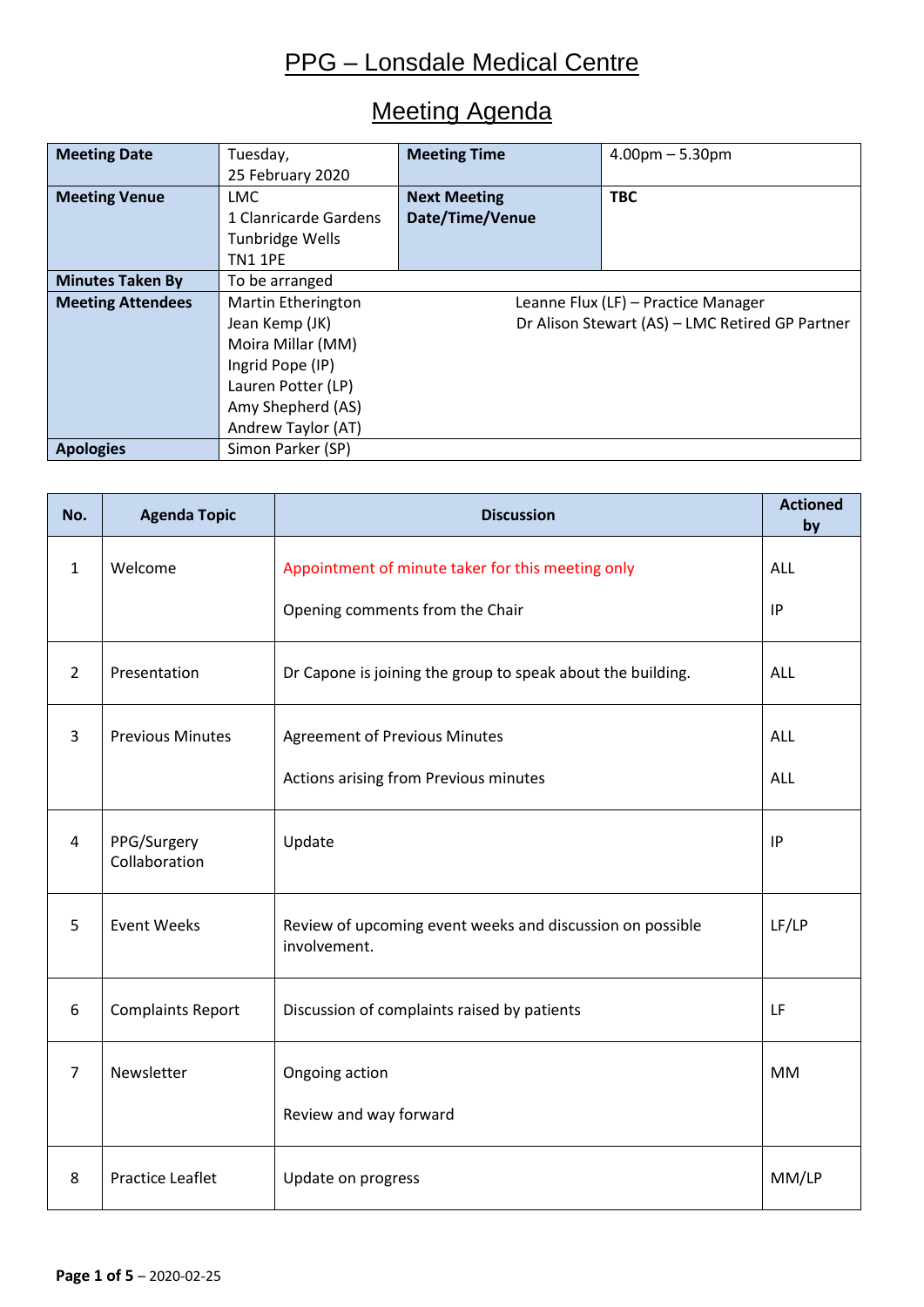### Meeting Agenda

| No. | <b>Agenda Topic</b> | <b>Discussion</b>                                   | <b>Actioned</b><br>by |
|-----|---------------------|-----------------------------------------------------|-----------------------|
| 9   | Fundraising         | Ongoing action.                                     | ALL                   |
| 10  | Practice Walk       | Update on last walk and consideration of next dates | AS                    |
| 11  | Initiatives         | Refer Appendix 1                                    | ALL                   |
|     |                     | Discuss initiatives as time permits                 | <b>ALL</b>            |
|     |                     | Select initiatives to discuss in the next meeting   | <b>ALL</b>            |
| 12  | <b>AOB</b>          | Select next meeting date                            | <b>ALL</b>            |
|     |                     |                                                     |                       |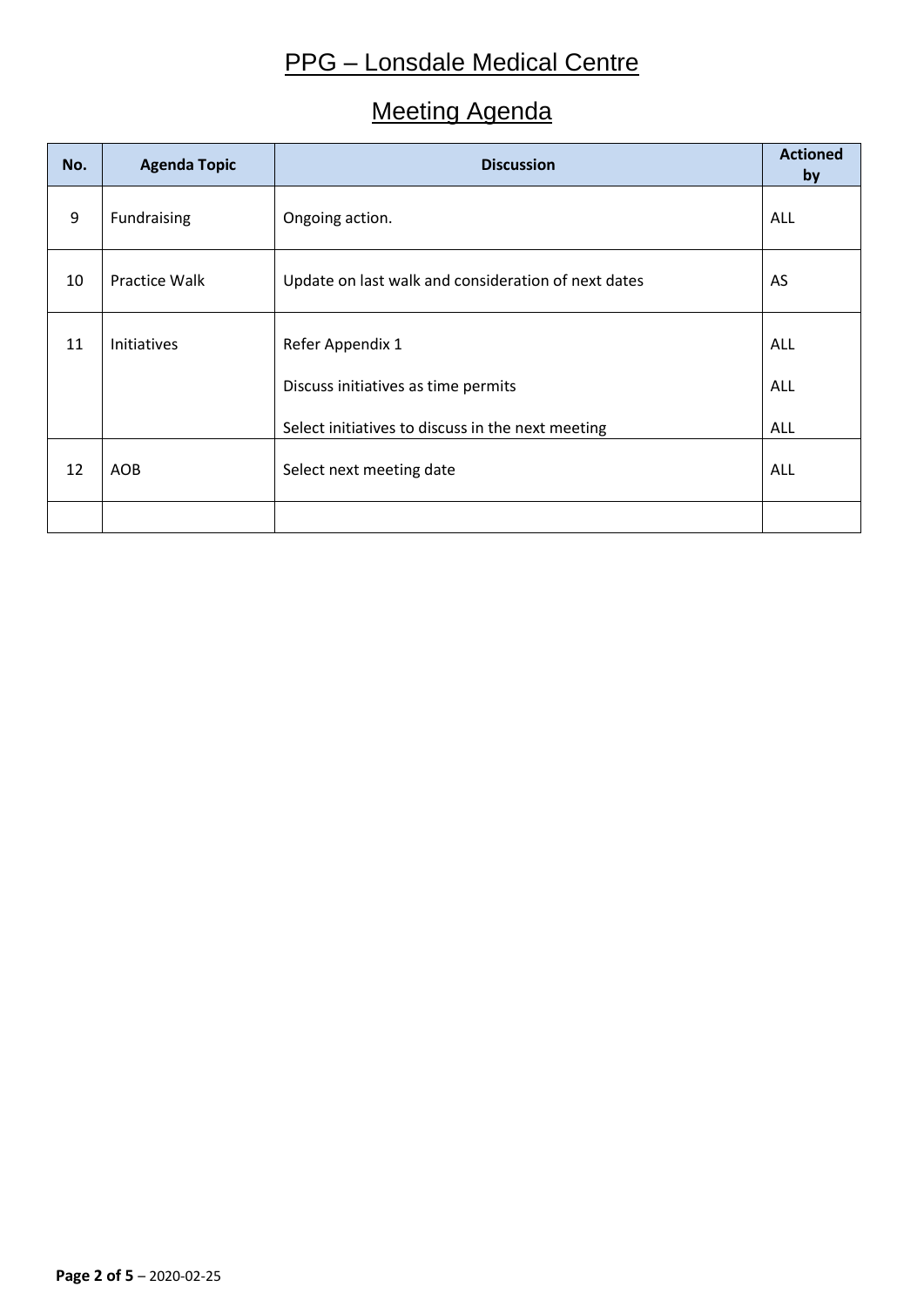# Meeting Agenda (Appendix 1)

| <b>INITIATIVES - TO BE DISCUSSED AT FUTURE MEETINGS</b> |                                                                                                   |                  |             |          |               |  |  |  |  |  |  |
|---------------------------------------------------------|---------------------------------------------------------------------------------------------------|------------------|-------------|----------|---------------|--|--|--|--|--|--|
| Initiative                                              | <b>Description</b>                                                                                | <b>Raised By</b> | Date Raised | Priority | <b>Status</b> |  |  |  |  |  |  |
| 9                                                       | The posters in the waiting room need to be reorganized (Location board has been removed from this | $MM+JK$          | 20/3/19     | Low      | Deferred      |  |  |  |  |  |  |
|                                                         | initiative)                                                                                       |                  |             |          | 31/12/19      |  |  |  |  |  |  |
| 12                                                      | Review and update the 'New Patient Leaflet'                                                       | <b>EB</b>        | 31/7/19     |          | In.           |  |  |  |  |  |  |
|                                                         |                                                                                                   |                  |             |          | Progress      |  |  |  |  |  |  |
| 13                                                      | Possible annual PPG social event                                                                  |                  | 18/9/19     |          |               |  |  |  |  |  |  |
| 14                                                      | Choose an awareness week to support for next year                                                 | All              | 5/11/19     |          | -In           |  |  |  |  |  |  |
|                                                         |                                                                                                   |                  |             |          | Progress      |  |  |  |  |  |  |
| 15                                                      | Do we want to run an Easter event                                                                 | All              | 5/11/19     |          |               |  |  |  |  |  |  |

| <b>INITIATIVES - CLOSED OR COMPLETED</b> |                                                                                                    |                  |         |          |               |  |  |  |  |  |  |  |
|------------------------------------------|----------------------------------------------------------------------------------------------------|------------------|---------|----------|---------------|--|--|--|--|--|--|--|
| Initiative                               | <b>Description</b>                                                                                 | <b>Raised By</b> | Date    | Priority | <b>Status</b> |  |  |  |  |  |  |  |
|                                          |                                                                                                    |                  | Raised  |          |               |  |  |  |  |  |  |  |
|                                          | Should we be representative. How can we achieve this.                                              | <b>TA</b>        | 20/3/19 |          | Closed        |  |  |  |  |  |  |  |
|                                          |                                                                                                    |                  |         |          | 24/4/19       |  |  |  |  |  |  |  |
|                                          | How do we obtain the input of patients                                                             |                  | 20/3/19 |          | Closed        |  |  |  |  |  |  |  |
|                                          |                                                                                                    |                  |         |          | 24/4/19       |  |  |  |  |  |  |  |
| 3                                        | Should we become Park Run Ambassadors                                                              |                  | 20/3/19 |          | Closed        |  |  |  |  |  |  |  |
|                                          |                                                                                                    |                  |         |          | 29/5/19       |  |  |  |  |  |  |  |
| 4                                        | Consider whether the communication flow between the practice and the patients is efficient         |                  | 20/3/19 |          | Closed        |  |  |  |  |  |  |  |
|                                          |                                                                                                    |                  |         |          | 24/4/19       |  |  |  |  |  |  |  |
| 5.                                       | Fundraising for the surgery needs to be considered                                                 | МM               | 20/3/19 | High     | Closed        |  |  |  |  |  |  |  |
|                                          |                                                                                                    |                  |         |          | 29/5/19       |  |  |  |  |  |  |  |
| 6                                        | Mental Health Awareness should be promoted with an initial emphasis on Young Persons Mental Health | AJ               | 20/3/19 |          | Closed        |  |  |  |  |  |  |  |
|                                          |                                                                                                    |                  |         |          | 13/1/20       |  |  |  |  |  |  |  |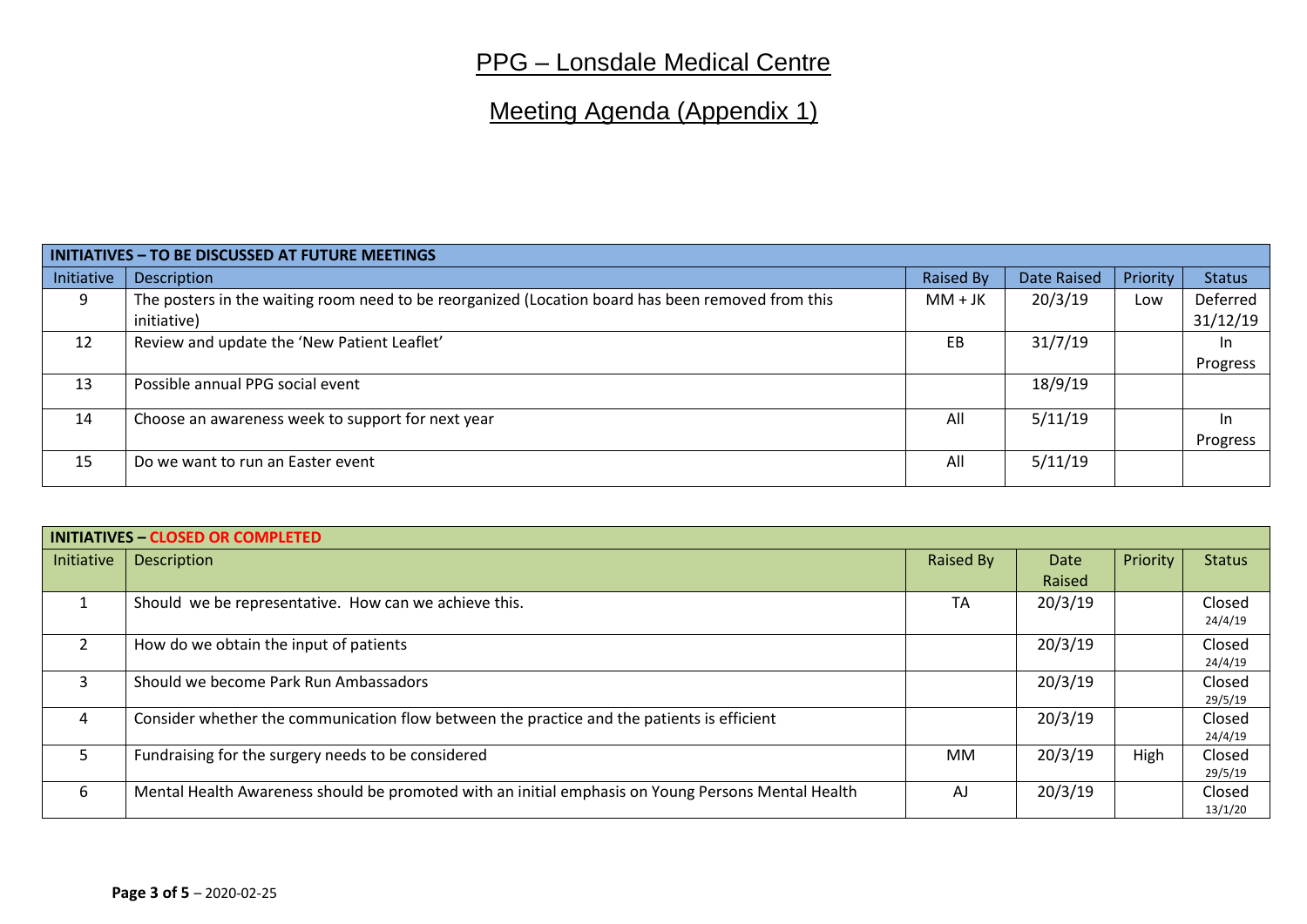# Meeting Agenda (Appendix 1)

| <b>INITIATIVES - CLOSED OR COMPLETED</b> |                                                                                                                  |           |         |          |               |  |  |  |  |  |  |
|------------------------------------------|------------------------------------------------------------------------------------------------------------------|-----------|---------|----------|---------------|--|--|--|--|--|--|
| Initiative                               | <b>Description</b>                                                                                               | Raised By | Date    | Priority | <b>Status</b> |  |  |  |  |  |  |
|                                          |                                                                                                                  |           | Raised  |          |               |  |  |  |  |  |  |
|                                          | The newsletter was raised as a general topic – how often is it distributed and what are the contents             | $MM + LF$ | 20/3/19 | High     | Closed        |  |  |  |  |  |  |
|                                          |                                                                                                                  |           |         |          | 29/5/19       |  |  |  |  |  |  |
| 8                                        | Is the waiting room too small for the current practice of eight partners and approaching 7000 patients           |           | 20/3/19 |          | Closed        |  |  |  |  |  |  |
|                                          |                                                                                                                  |           |         |          | 24/4/19       |  |  |  |  |  |  |
| 10                                       | Practice walks should be reinstated                                                                              | AS        | 24/4/19 | High     | Closed        |  |  |  |  |  |  |
|                                          |                                                                                                                  |           |         |          | 29/5/19       |  |  |  |  |  |  |
| 11                                       | Gratitude Jar – Install a large, clear gratitude jar in the patient's waiting room with small coloured pieces of | AJ        | 26/6/19 |          | Closed        |  |  |  |  |  |  |
|                                          | paper for each patient to write one thing they are grateful for and pop it into the jar.                         |           |         |          | 13/1/20       |  |  |  |  |  |  |